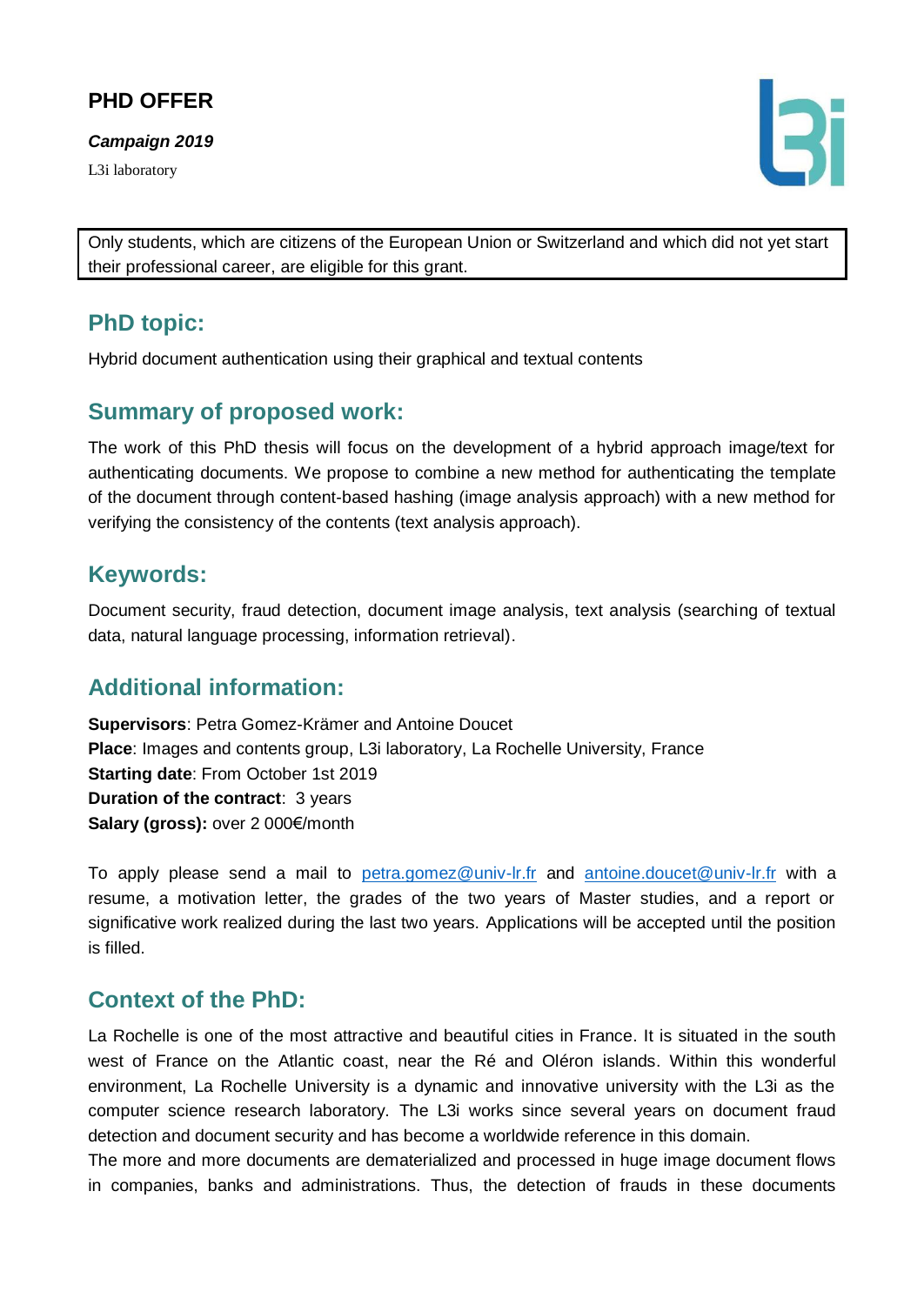becomes a more and more important factor in those document flows. The fraud can be the intentional modification of a document (falsification) or the production of a fake document (counterfeit). Even if the more and more fraudulent documents are detected, a significant number stays undetected.

Currently, there exists no reliable solution to protect the companies from document fraud while several companies face the consequences and demonstrate a high interest for this type of solution: according to a study of the firm PricewaterhouseCoopers (PwC), 49 % of the responding companies declared to have been victim of fraud in the last two years, with respect to 36 % in 2016. The observed percentage of fraud in France reaches a record level: 71 % of French companies have declare to have been victim of the in the last two years.

As there is not reliable solution for document fraud detection, we wish to push our research further in this PhD thesis. More precisely, this PhD thesis aims at developing a new tool for the fraud detection (falsified and counterfeited documents) in document image flows. We propose to combine a new method for authenticating the template of the document through content-based hashing (image analysis approach) with a new method for verifying the consistency of the contents (text analysis approach). The work will be conducted in collaboration with an industrial partner and the DGA (an agency of the French ministry of defense).

#### **Description of the PhD topic:**

In spite of the important need, the automatic fraud detection in documents is few investigated. The passive approaches for the detection of fraudulent documents can be applied to whatever document type. The filtering out of fraudulent documents in document flow can be seen as classification task for which the best indices and image features have been found as well as the best classification algorithm. The difficulty of document flows is the heterogeneity of the documents. The documents can be acquired by a scanner or captured by a smartphone with different resolutions (between 150 and 600 dpi) and different color representations (black and white, gray level, color) with huge diversity of contents and layouts.

There exist very few methods in the state of the art pour the authentication or the recognition of document templates. The drawbacks of these methods are that they suppose the template of the document to be known or they conceived for document retrieval. For this reason, we propose to develop a new template authentication method using on content-based hashing. The main difficulty relies in the stability of the document image analysis algorithms. Moreover, a digest representing the template of the document has to be designed.

At the same time, there exist methods working on the textual content of the document. Very few works have been published on automatic information checking. Considering that the information to check are localized, the content checking reveals to main difficulties. On the one hand, the user does not possess systematically a reliable and verified version of the information in its data bases.

On the other hand, Internet is a considerable source of information. One approach for confirming information without context can be to realize requests in search engines, combined with web scraping techniques. The linking between verified data and extracted data is not trivial as the latter one can be written in another form as is has been written in a different manner or it can be impacted by optical character recognition errors.

Until now, no hybrid approach has been proposed for document fraud detection. Hence, a method for fusing the information coming from the image and the text have to be verified.